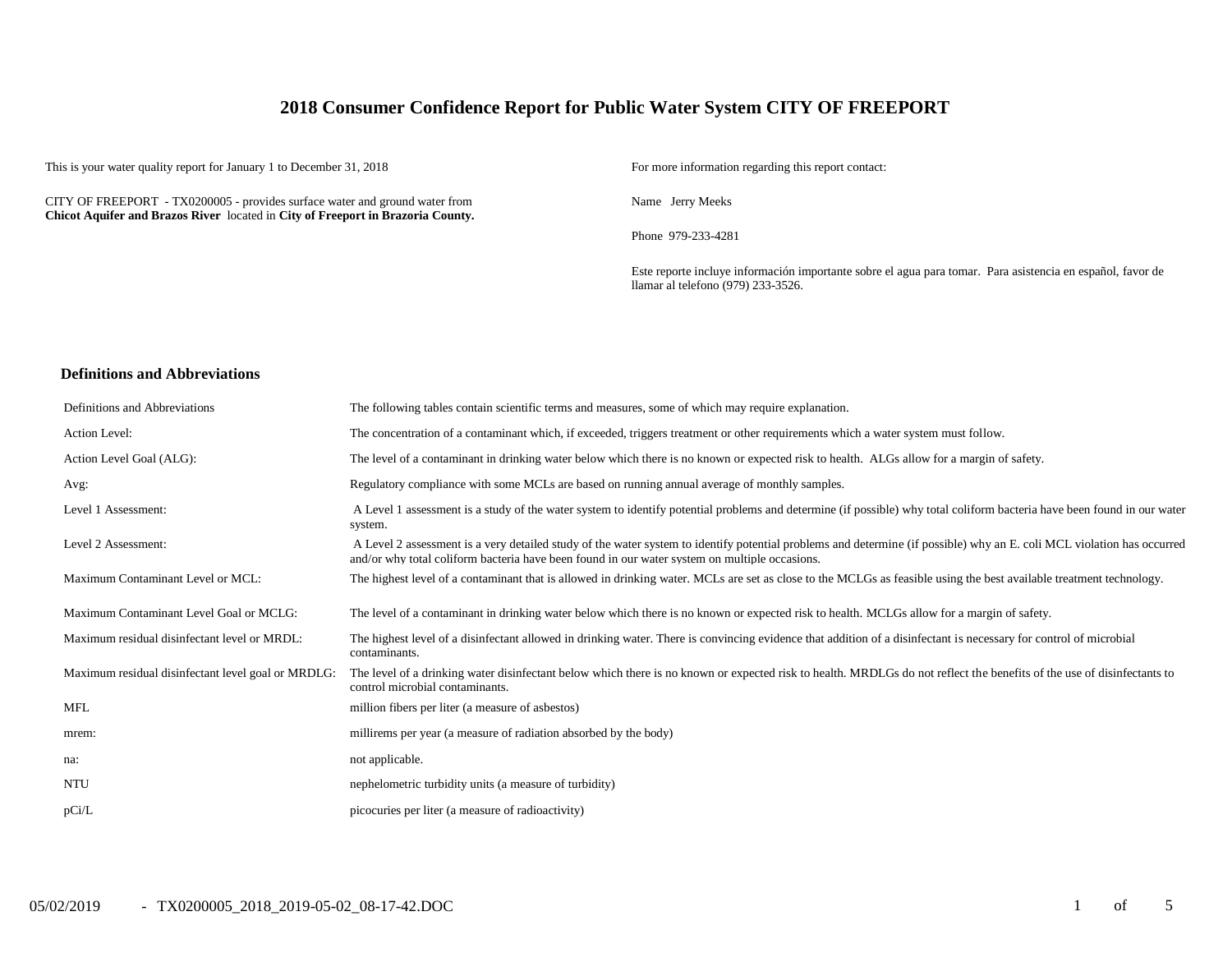#### **Definitions and Abbreviations**

| ppb:                       | micrograms per liter or parts per billion - or one ounce in 7,350,000 gallons of water. |
|----------------------------|-----------------------------------------------------------------------------------------|
| ppm:                       | milligrams per liter or parts per million - or one ounce in 7,350 gallons of water.     |
| ppq                        | parts per quadrillion, or picograms per liter $(pg/L)$                                  |
| ppt                        | parts per trillion, or nanograms per liter $(ng/L)$                                     |
| Treatment Technique or TT: | A required process intended to reduce the level of a contaminant in drinking water.     |

# **Information about your Drinking Water**

The sources of drinking water (both tap water and bottled water) include rivers, lakes, streams, ponds, reservoirs, springs, and wells. As water travels over the surface of the land or through the ground, it dissolves naturally-occurring minerals and, in some cases, radioactive material, and can pick up substances resulting from the presence of animals or from human activity.

Drinking water, including bottled water, may reasonably be expected to contain at least small amounts of some contaminants. The presence of contaminants does not necessarily indicate that water poses a health risk. More information about contaminants and potential health effects can be obtained by calling the EPAs Safe Drinking Water Hotline at (800) 426-4791.

Contaminants that may be present in source water include:

- Microbial contaminants, such as viruses and bacteria, which may come from sewage treatment plants, septic systems, agricultural livestock operations, and wildlife.

- Inorganic contaminants, such as salts and metals, which can be naturally-occurring or result from urban storm water runoff, industrial or domestic wastewater discharges, oil and gas production, mining, or farming.

- Pesticides and herbicides, which may come from a variety of sources such as agriculture, urban storm water runoff, and residential uses.

- Organic chemical contaminants, including synthetic and volatile organic chemicals, which are by-products of industrial processes and petroleum production, and can also come from gas stations, urban storm water runoff, and septic systems.

- Radioactive contaminants, which can be naturally-occurring or be the result of oil and gas production and mining activities.

In order to ensure that tap water is safe to drink, EPA prescribes regulations which limit the amount of certain contaminants in water provided by public water systems. FDA regulations establish limits for contaminants in bottled water which must provide the same protection for public health.

Contaminants may be found in drinking water that may cause taste, color, or odor problems. These types of problems are not necessarily causes for health concerns. For more information on taste, odor, or color of drinking water, please contact the system's business office.

You may be more vulnerable than the general population to certain microbial contaminants, such as Cryptosporidium, in drinking water. Infants, some elderly, or immunocompromised persons such as those undergoing chemotherapy for cancer; persons who have undergone organ transplants; those who are undergoing treatment with steroids; and people with HIV/AIDS or other immune system disorders, can be particularly at risk from infections. You should seek advice about drinking water from your physician or health care providers. Additional guidelines on appropriate means to lessen the risk of infection by Cryptosporidium are available from the Safe Drinking Water Hotline (800-426-4791).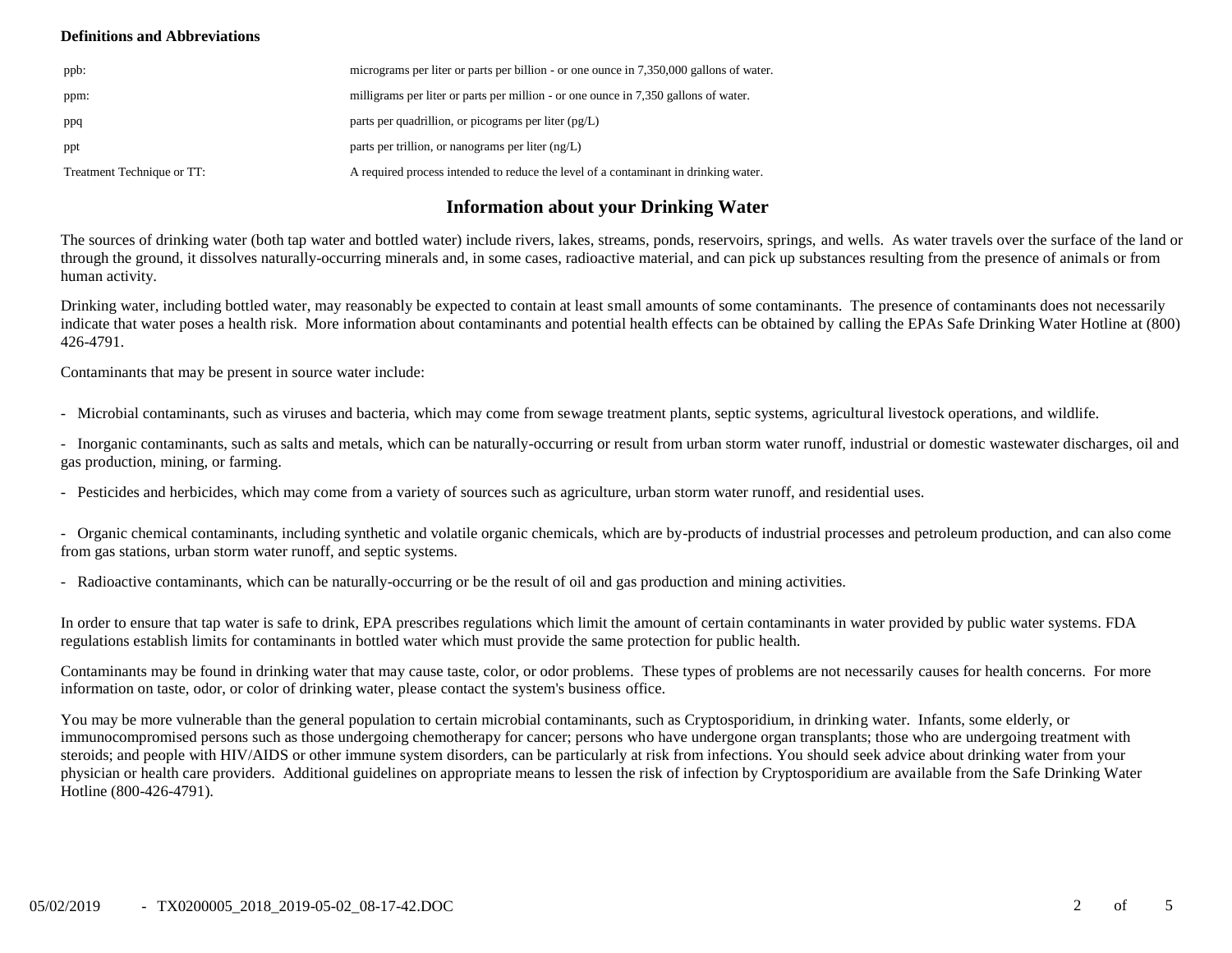If present, elevated levels of lead can cause serious health problems, especially for pregnant women and young children. Lead in drinking water is primarily from materials and components associated with service lines and home plumbing. We are responsible for providing high quality drinking water, but we cannot control the variety of materials used in plumbing components. When your water has been sitting for several hours, you can minimize the potential for lead exposure by flushing your tap for 30 seconds to 2 minutes before using water for drinking or cooking. If you are concerned about lead in your water, you may wish to have your water tested. Information on lead in drinking water, testing methods, and steps you can take to minimize exposure is available from the Safe Drinking Water Hotline or at http://www.epa.gov/safewater/lead.

#### **Information about Source Water**

CITY OF FREEPORT purchases water from BRAZOSPORT WATER AUTHORITY. BRAZOSPORT WATER AUTHORITY provides purchase surface water from **Brazos River** located in **Brazoria County.**

| <b>Disinfectants and Disinfection</b><br><b>By-Products</b>     | <b>Collection Date</b>                    | <b>Highest Level</b><br>Detected | Range of Levels<br>Detected | <b>MCLG</b>              | <b>MCL</b> | Units  | Violation   | Likely Source of Contamination                                                                                                   |
|-----------------------------------------------------------------|-------------------------------------------|----------------------------------|-----------------------------|--------------------------|------------|--------|-------------|----------------------------------------------------------------------------------------------------------------------------------|
| <b>Chlorite</b>                                                 | 2018                                      | 0.6                              | $0.101 - 0.6$               | 0.8                      | 1          | ppm    | ${\bf N}$   | By-product of drinking water disinfection.                                                                                       |
| Haloacetic Acids (HAA5)                                         | 2018                                      | 8.4                              | $8.4 - 8.4$                 | No goal for the<br>total | 60         | ppb    | ${\bf N}$   | By-product of drinking water disinfection.                                                                                       |
| <b>Total Trihalomethanes</b><br>(TTHM)                          | 2018                                      | 19                               | $19 - 19$                   | No goal for the<br>total | 80         | ppb    | $\mathbf N$ | By-product of drinking water disinfection.                                                                                       |
| <b>Inorganic Contaminants</b>                                   | <b>Collection Date</b>                    | <b>Highest Level</b><br>Detected | Range of Levels<br>Detected | <b>MCLG</b>              | <b>MCL</b> | Units  | Violation   | <b>Likely Source of Contamination</b>                                                                                            |
| <b>Barium</b>                                                   | 01/22/2018                                | 0.124                            | $0.124 - 0.124$             | 2                        | 2          | ppm    | ${\bf N}$   | Discharge of drilling wastes; Discharge from metal<br>refineries; Erosion of natural deposits.                                   |
| Cyanide                                                         | 2018                                      | 70                               | $<$ 10 - 70                 | 200                      | 200        | ppb    | N           | Discharge from plastic and fertilizer factories;<br>Discharge from steel/metal factories.                                        |
| <b>Fluoride</b>                                                 | 01/22/2018                                | 0.21                             | $0.21 - 0.21$               | $\overline{4}$           | 4.0        | ppm    | ${\bf N}$   | Erosion of natural deposits; Water additive which<br>promotes strong teeth; Discharge from fertilizer and<br>aluminum factories. |
| Nitrate [measured as<br>Nitrogen]                               | 01/22/2018                                | 1.05                             | $1.05 - 1.05$               | 10                       | 10         | ppm    | N           | Runoff from fertilizer use; Leaching from septic<br>tanks, sewage; Erosion of natural deposits.                                  |
| <b>Radioactive Contaminants</b>                                 | <b>Collection Date</b>                    | <b>Highest Level</b><br>Detected | Range of Levels<br>Detected | <b>MCLG</b>              | <b>MCL</b> | Units  | Violation   | Likely Source of Contamination                                                                                                   |
| <b>Beta/photon emitters</b><br>$*$ FDA : 1 50 $G/H$ : 1 d 1 1 f | 01/21/2015<br>$\mathcal{C}$ $\mathcal{C}$ | 4.6<br>$2.7 - 1$                 | $4.6 - 4.6$                 | $\Omega$                 | 50         | pCi/L* | ${\bf N}$   | Decay of natural and man-made deposits.                                                                                          |

#### **Regulated Contaminants for Brazosport Water Authority (PWS0200497)**

\*EPA considers 50 pCi/L to be the level of concern for beta particles.

| d Radium 226/228<br>Combinea | 01/21/2015 | <br>--<br>$\gamma$ $-$<br>.<br>. |  | pCi/L | Erosion of natural deposits. |
|------------------------------|------------|----------------------------------|--|-------|------------------------------|
|                              |            |                                  |  |       |                              |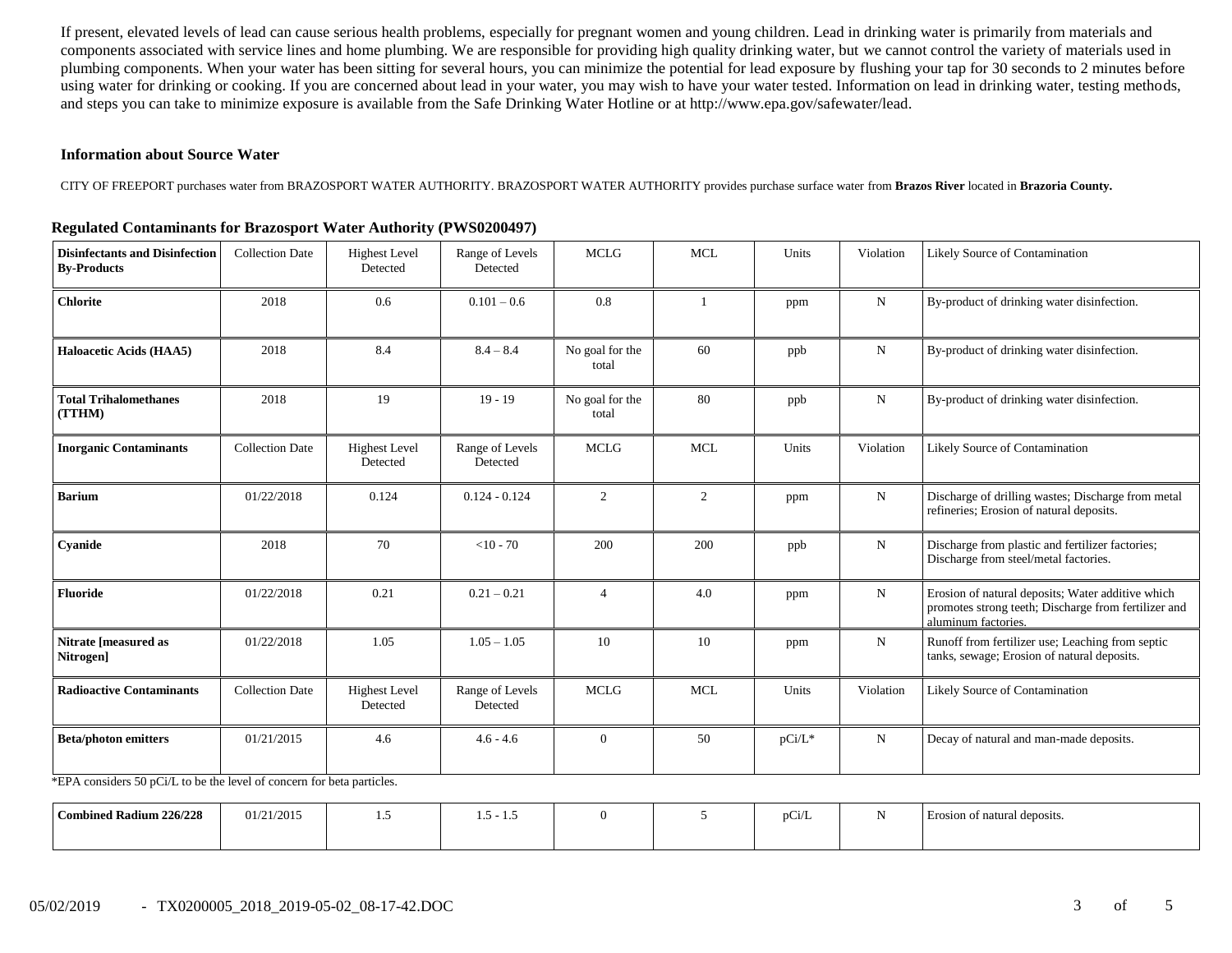| <b>Synthetic organic</b><br>contaminants including<br>pesticides and herbicides | <b>Collection Date</b> | <b>Highest Level</b><br>Detected | Range of Levels<br>Detected | <b>MCLG</b> | MCL | Units | Violation | <b>Likely Source of Contamination</b>    |
|---------------------------------------------------------------------------------|------------------------|----------------------------------|-----------------------------|-------------|-----|-------|-----------|------------------------------------------|
| Atrazine                                                                        | 01/22/2018             | 0.57                             | $0.57 - 0.57$               |             |     | ppb   |           | Runoff from herbicide used on row crops. |

#### **Turbidity**

|                                   | Limit (Treatment<br>Technique) | Level Detected | Violation | <b>Likely Source of Contamination</b> |
|-----------------------------------|--------------------------------|----------------|-----------|---------------------------------------|
| <b>Highest single measurement</b> | l NTU                          | 0.9 NTU        |           | Soil runoff.                          |
| Lowest monthly % meeting limit    | 0.3 NTU                        | 100%           |           | Soil runoff.                          |

Information Statement: Turbidity is a measurement of the cloudiness of the water caused by suspended particles. We monitor it because it is a good indicator of water quality and the effectiveness of our filtration

#### **Total Organic Carbon**

The percentage of Total Organic Carbon (TOC) removal was measured each month and the system met all TOC removal requirements set, unless a TOC violation is noted in the violations section.

'TCEQ completed an assessment of your source water, and results indicate that some of our sources are susceptible to certain contaminants. The sampling requirements for your water system is based on this susceptibility and previous sample data. Any detections of these contaminants will be found in this Consumer Confidence Report. For more information on source water assessments and protection efforts at our system contact Jerry Meeks at **(979)233-4281.**

#### **Coliform Bacteria**

| Maximum Contaminant<br>Level Goal | <b>Total Coliform</b><br>Maximum<br>Contaminant Level | Highest No. of Positive | Maximum Contaminant<br>∟evel | Fecal Coliform or E. Coli Total No. of Positive E. Coli<br>or Fecal Coliform Samples | Violation | Likely Source of Contamination        |
|-----------------------------------|-------------------------------------------------------|-------------------------|------------------------------|--------------------------------------------------------------------------------------|-----------|---------------------------------------|
|                                   | 1 positive monthly<br>sample.                         |                         |                              |                                                                                      |           | Naturally present in the environment. |

| <b>Lead and Copper</b> | <b>Date Sampled</b> | <b>MCLG</b> | <b>Action Level (AL)</b> | 90th Percentile | # Sites Over AL | <b>Units</b> | <b>Violation</b> | <b>Likely Source of Contamination</b>                                                                         |
|------------------------|---------------------|-------------|--------------------------|-----------------|-----------------|--------------|------------------|---------------------------------------------------------------------------------------------------------------|
| <b>Copper</b>          | 09/21/2016          |             |                          | 0.14            |                 | ppm          |                  | Erosion of natural deposits; Leaching from wood<br>preservatives; Corrosion of household plumbing<br>systems. |

# **2018 Water Quality Test Results**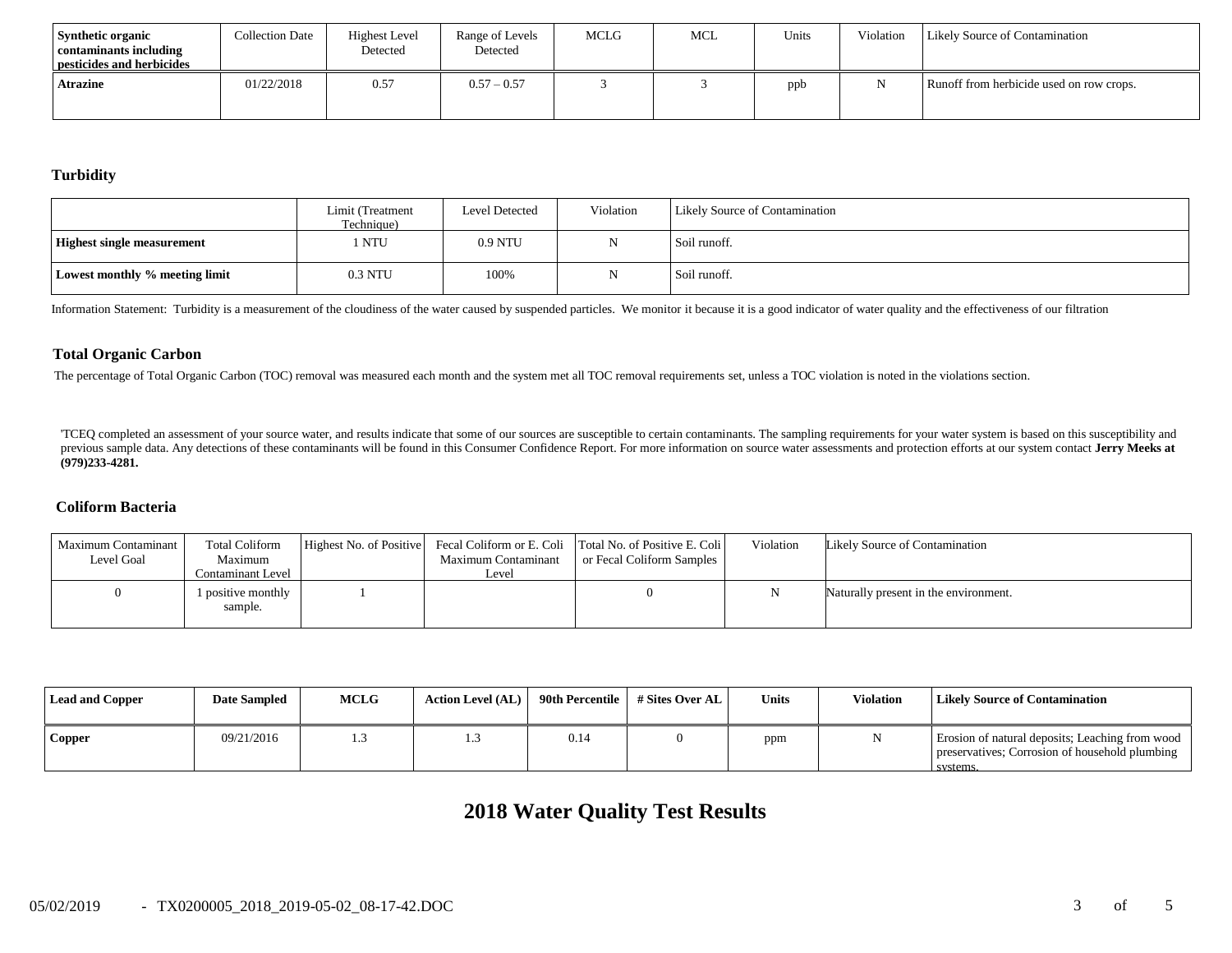| <b>Disinfection By-Products</b> | <b>Collection Date</b> | <b>Highest Level</b><br><b>Detected</b> | <b>Range of Individual</b><br><b>Samples</b> | <b>MCLG</b>              | <b>MCL</b> | <b>Units</b> | <b>Violation</b> | <b>Likely Source of Contamination</b>      |
|---------------------------------|------------------------|-----------------------------------------|----------------------------------------------|--------------------------|------------|--------------|------------------|--------------------------------------------|
| Haloacetic Acids (HAA5)         | 2018                   |                                         | $9 - 21.8$                                   | No goal for the<br>total | 60         | ppb          |                  | By-product of drinking water disinfection. |

'\* The value in the Highest Level or Average Detected column is the highest average of all HAA5 sample results collected at a location over a year'

| <b>Total Trihalomethanes</b><br><b>TTHM</b> | 2018 | $' - 20.8$ | AL.<br>goal for the<br>totar | 80 | ppb<br>. . | $\cdots$<br>By-product of drinking water disinfection. |
|---------------------------------------------|------|------------|------------------------------|----|------------|--------------------------------------------------------|
|                                             |      |            |                              |    |            |                                                        |

<sup>1</sup> The value in the Highest Level or Average Detected column is the highest average of all TTHM sample results collected at a location over a year'

| <b>Inorganic Contaminants</b>     | <b>Collection Date</b> | <b>Highest Level</b><br><b>Detected</b> | <b>Range of Individual</b><br><b>Samples</b> | MCLG | <b>MCL</b> | <b>Units</b> | Violation | <b>Likely Source of Contamination</b>                                                           |
|-----------------------------------|------------------------|-----------------------------------------|----------------------------------------------|------|------------|--------------|-----------|-------------------------------------------------------------------------------------------------|
| Nitrate [measured as<br>Nitrogen] | 2018                   |                                         | $0.6 - 0.61$                                 | 10   | 10         | ppm          | N         | Runoff from fertilizer use; Leaching from septic<br>tanks, sewage; Erosion of natural deposits. |
| Nitrite [measured as Nitrogen]    | 01/27/2015             | 0.3                                     | $0 - 0.3$                                    |      |            | ppm          | N         | Runoff from fertilizer use; Leaching from septic<br>tanks, sewage; Erosion of natural deposits. |

## **Disinfectant Residual**

| <b>Disinfectant Residual</b> | Year | <b>Average Level</b> | <b>Range of Levels</b><br><b>Detected</b> | <b>MRDL</b> | <b>MRDLG</b> | Unit of<br><b>Measure</b> | Violation $(Y/N)$ | <b>Source in Drinking Water</b>          |
|------------------------------|------|----------------------|-------------------------------------------|-------------|--------------|---------------------------|-------------------|------------------------------------------|
| <b>Chlorine</b>              | 2018 | 1.34                 | $0.52 - 3.30$                             |             |              | Mg/L                      | ppm               | Water additive used to control microbes. |